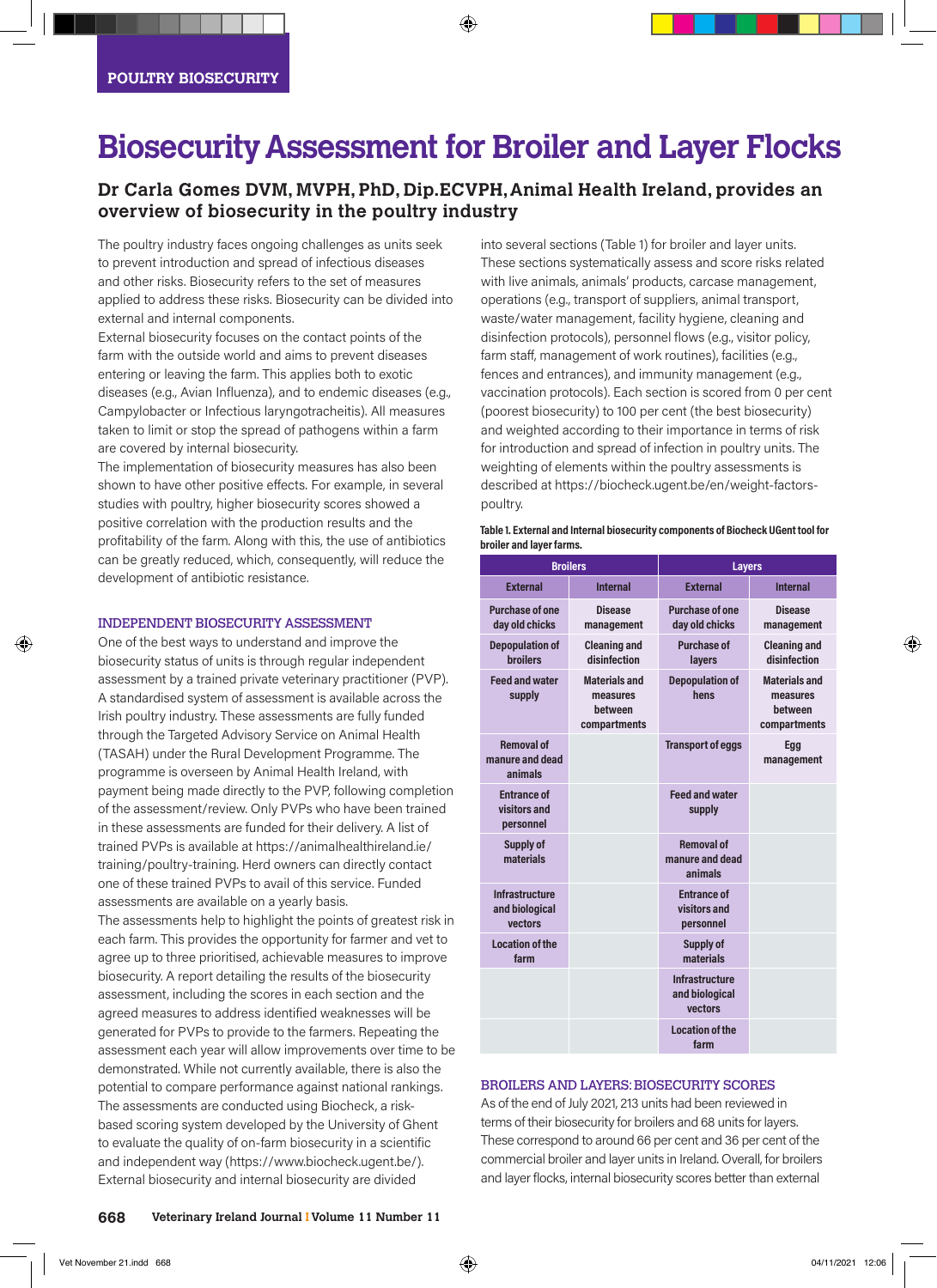**Figure 1: Graph** 





**showing the distribution of the scores per farm for the components of external (dark green), internal (orange) and overall (grey) biosecurity for all of the broiler (213) and layer (68) farms assessed until the end of July 2021. The thick line is the median (half of the farms assessed have scores lower than this line, while the other half have scores higher than this line). The lower and upper limits of each box represent the distribution of herds falling within 25 per cent-75 per cent of the distribution, while the lower and upper 'whisker' represent the range of scores for 5 per cent to 95 per cent of flocks (i.e., excluding the top and bottom 5** 

**Figure 2: Biosecurity results for each of the several sections that are part of the overall external (dark green) and internal (orange) biosecurity assessments for broiler (left graph) and layer (right graph) flocks.**

biosecurity (Figure 1). Direct comparison of the scores between broilers and layers units is hampered by the low coverage of layers units assessed so far. It is quite probable that the layer units assessed so far could be ones with better biosecurity (or at least the ones showing a more

a book show

E Email

proactive attitude towards biosecurity by doing an assessment).

When looking at specific biosecurity sections on broiler units (Figure 2 – left graph), sections such as the entrance of personnel and visitors, infrastructure and biological vectors, location of the farm

(all related to external biosecurity) and disease management (related to internal biosecurity) score well for most of the farms. Measures focusing on the sections of depopulation of broilers, feed and water supply, removal of manure and dead animals, and supply of material require